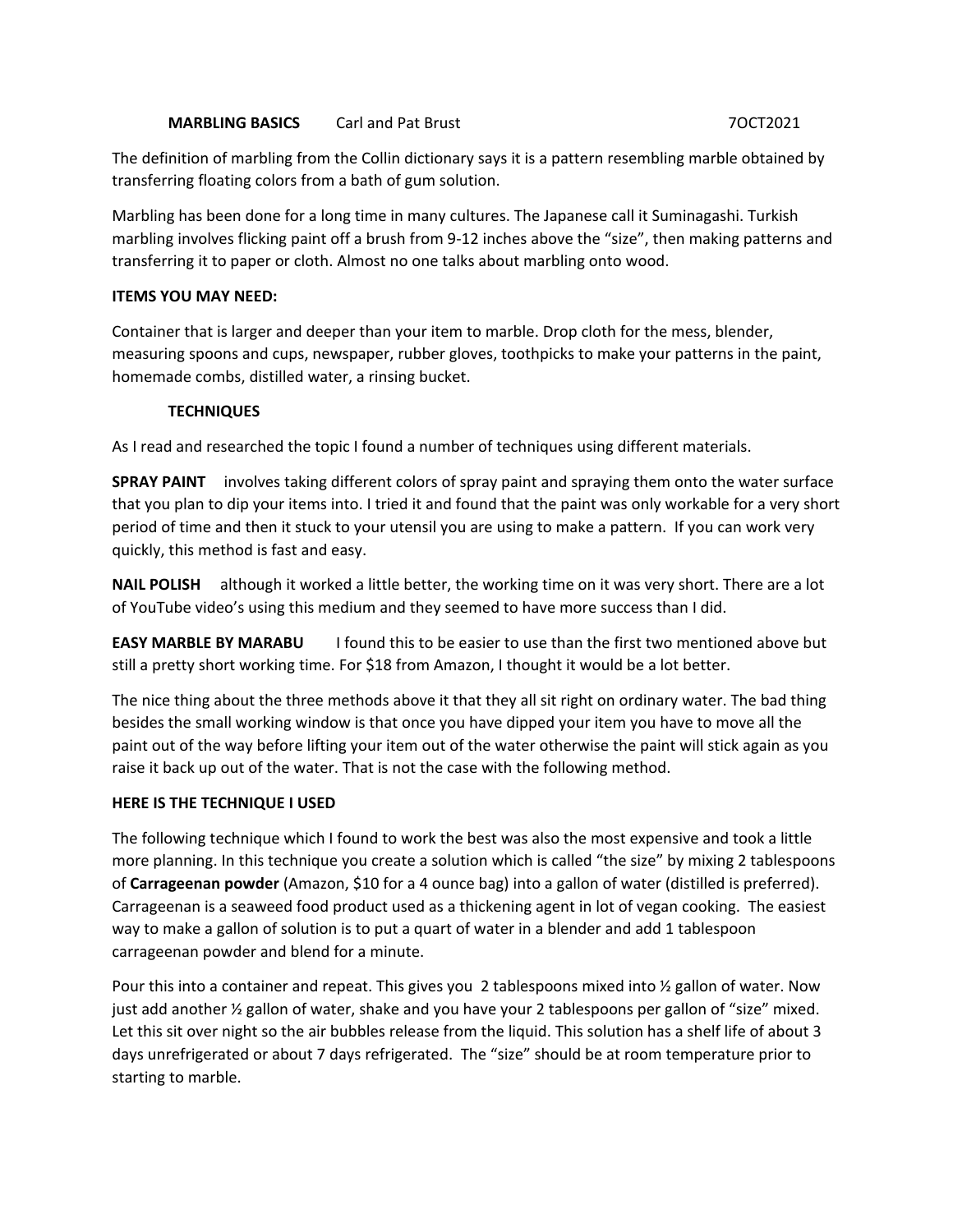Your thinned out paint will sit on top of the "size" and not sink because the water has been thickened with the carrageenan powder. In order for the paint to stick well to your item, you need to prepare your items several hours before you plan to marble. You'll need to coat your items with an Alum solution. Only coat the surface that you want the paint to stick to.

Measure 1 ½ teaspoons **Alum powder** (Amazon, Antony's Premium Alum, 1.5# for \$10.49) and stir it into one cup of water. You can use a spray bottle, paint brush, sponge or dip to coat your items. Allow them to dry completely. Alum is a food safe item used in pickling. Hard woods work best because the grain is not raised as much when the alum is applied. I sanded the grain back after the first alum coat with 400 grit and then reapplied the alum solution and allowed it to dry again.

The paint you choose will take some experimenting to get the correct viscosity. You want it thin enough so that it spreads easily on the surface but thick enough that stays on the surface of your "size" and doesn't easily and quickly sink. Acrylic paints work the best. Carole Floate who did a demo years ago for our club and gave us a handout in which she said Golden brand paints worked the best but were also the most expensive. Isn't that always the case!!!!!

I used Artist's Loft Acrylic paint value pack (24 colors) ( Michael's \$10.99). They are tubes that you squeeze the paint out of. Pat and I mixed the paints in one ounce plastic cups. The amount you use is very small. We were mixing 1 part paint to 2 parts water (distilled is preferred). We only mixed ¼ teaspoon paint to ½ teaspoon water and with 3 colors you could do 3-4 eggs. We used disposable 5 ml plastic pipettes (Amazon, 200 pack for \$10.99) to drop the paint onto the "size".

# **OK NOW WE'RE READY TO MARBLE**

Attach some kind of holder to the item to be marbled. It could be hot glued to a toothpick or popsicle stick. For eggs I hot glued a very small eye screw to a popsicle stick and drilled a very small hole into the egg and it made a nice handle .

Prepare a bucket of rinse water to wash the "size" off of the piece after you dip it. Again it should be bigger and deeper than your item.

Pour your room temperature "size" into a clean container a little larger and deeper than the item to be marbled.

Skim off the surface of the water with newspaper. Dust is your enemy.

Mix your paint to a consistency so that it spreads easily but doesn't sink into the "size".

Take up paint into your pipette trying to avoid air bubbles. Air bubbles are also your enemy.

Drop a single drop of paint onto the surface from just an inch above and let it spread to the edge. Higher may cause a bubble. If you do get a bubble on the surface try to pop it with a toothpick otherwise you will have a blank spot on your finished product.

Alternate colors until you think you like the amount, probably about 20 drops total is a good place to start. Now using a toothpick, skewer, knitting needle or ???? to maneuver the paint around into a pattern that you like. If you are marbling paper, bend the paper and lay down the center first then